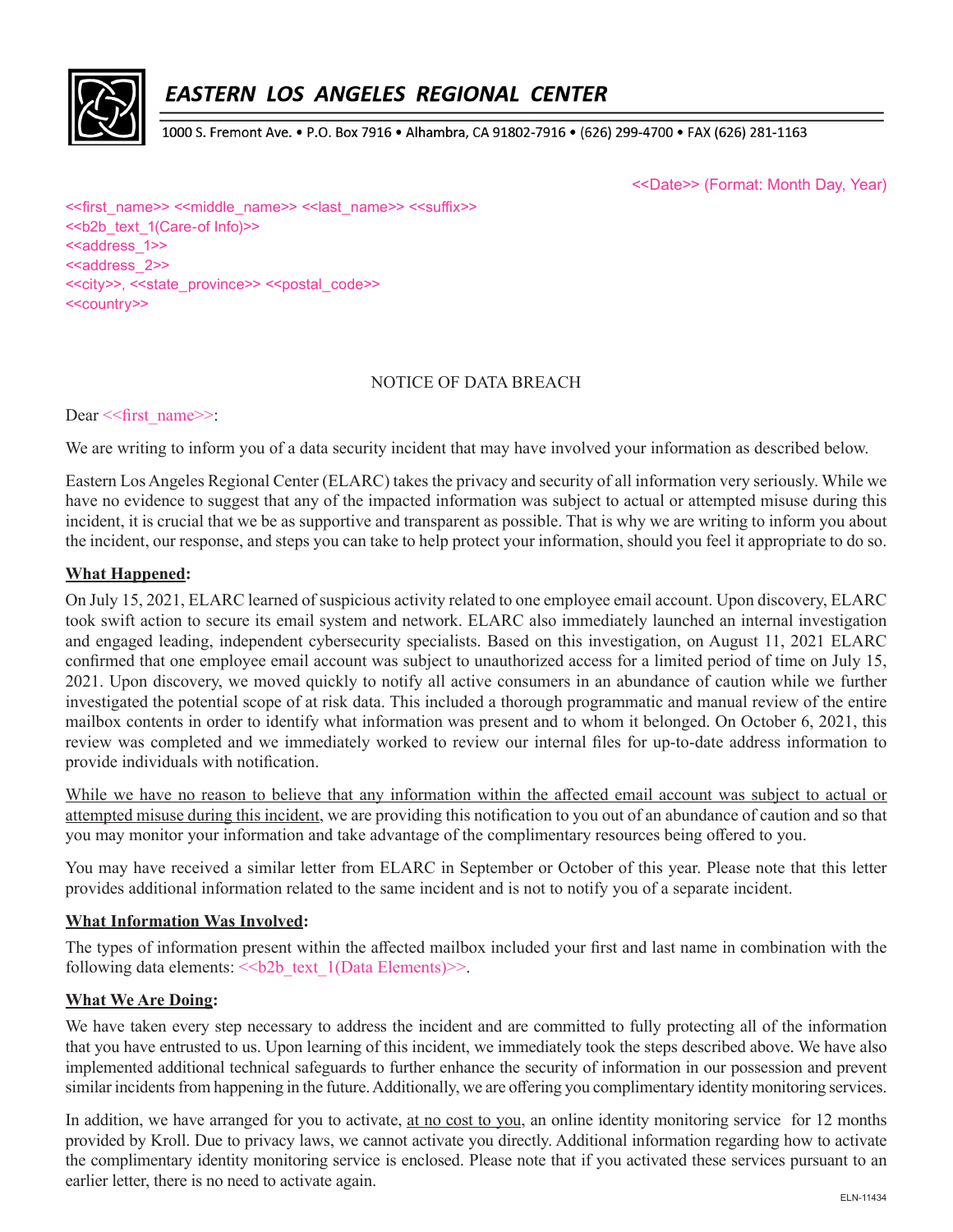# **What You Can Do:**

We recommend that you remain vigilant in regularly reviewing and monitoring all of your accounts and explanation of benefits statements to guard against any unauthorized transactions or activity. If you discover any suspicious or unusual activity on your accounts, please promptly contact your financial institution or company. We have provided additional information below, which contains more information about steps you can take to help protect yourself against fraud and identity theft.

### **For More Information:**

**ELARC has established a dedicated assistance line to address any questions you may have which can be reached at 1-855-651-2690, Monday through Friday, 6 a.m. to 3:30 p.m. Pacific Time, excluding major US holidays. You may also contact ELARC by mail at P.O. Box 7916, Alhambra, CA 91802. The security of our consumers' information is of the utmost importance to us. We stay committed to protecting your trust in us and continue to be thankful for your support.** 

Sincerely,

Edith Hernandez-Daniels Chief of Consumer Services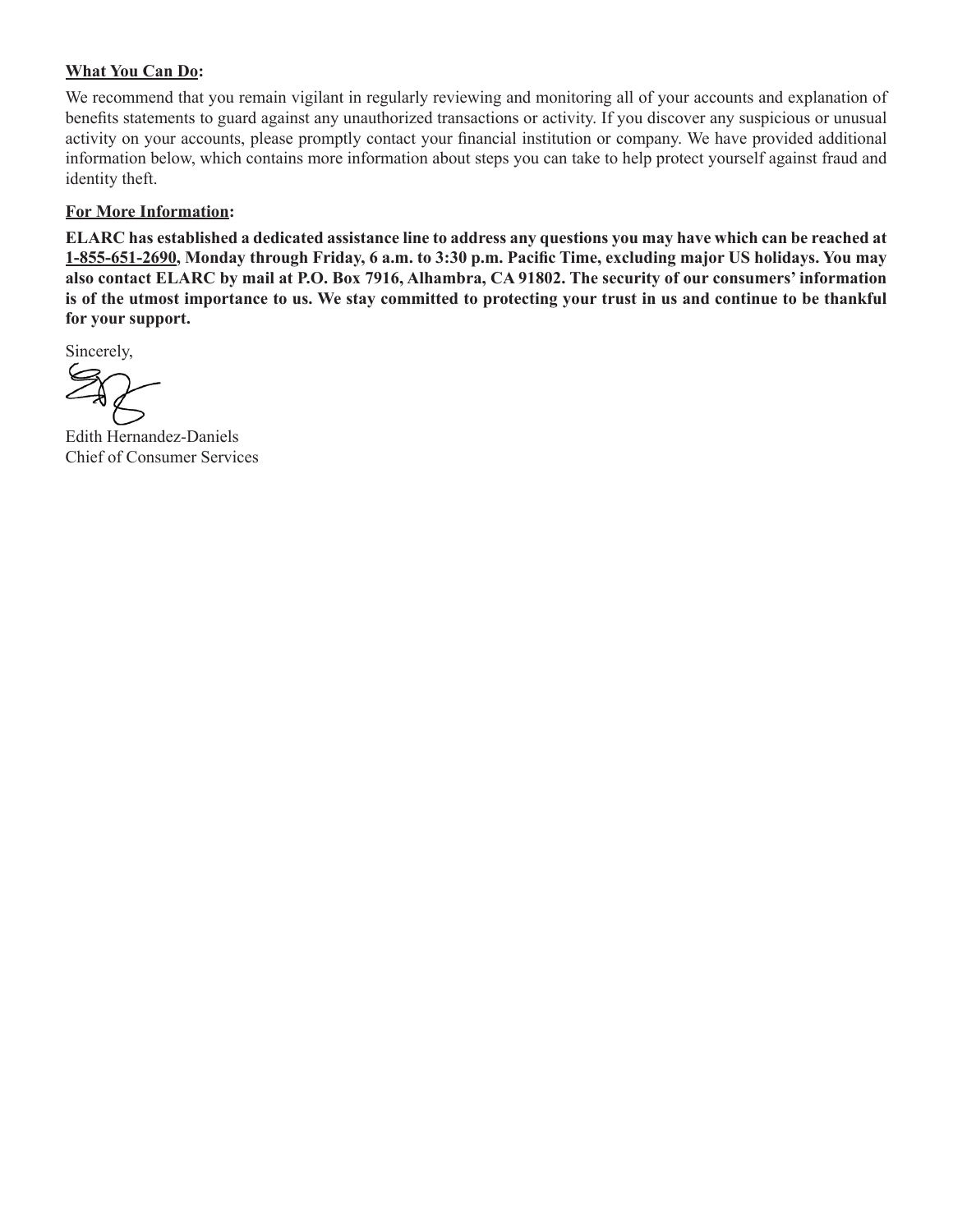### **STEPS YOU CAN TAKE TO HELP PROTECT INFORMATION**

#### **Activate Identity Monitoring Services**

Visit **https://enroll.krollmonitoring.com** to activate and take advantage of your identity monitoring services. You have until  $\le b2b$  text 6(Activation Deadline)>> to activate your identity monitoring services. Membership Number: <<**Membership Number s\_n**>>

# **TAKE ADVANTAGE OF YOUR IDENTITY MONITORING SERVICES**

You have been provided with access to the following services from Kroll:

### **Single Bureau Credit Monitoring**

You will receive alerts when there are changes to your credit data—for instance, when a new line of credit is applied for in your name. If you do not recognize the activity, you will have the option to call a Kroll fraud specialist, who will be able to help you determine if it is an indicator of identity theft.

# **Fraud Consultation**

You have unlimited access to consultation with a Kroll fraud specialist. Support includes showing you the most effective ways to protect your identity, explaining your rights and protections under the law, assistance with fraud alerts, and interpreting how personal information is accessed and used, including investigating suspicious activity that could be tied to an identity theft event.

# **Identity Theft Restoration**

If you become a victim of identity theft, an experienced Kroll licensed investigator will work on your behalf to resolve related issues. You will have access to a dedicated investigator who understands your issues and can do most of the work for you. Your investigator will be able to dig deep to uncover the scope of the identity theft, and then work to resolve it.

You can sign up for the online identity monitoring service anytime between now and  $\le b2b$  text 6(Activation **Deadline)>>**. Due to privacy laws, we cannot activate you directly. Activating this service will not affect your credit score. You must be over age 18 with a credit file activate these services.

#### **Monitor Your Accounts**

We encourage you to remain vigilant against incidents of identity theft and fraud by reviewing your credit reports/account statements and explanation of benefits forms for suspicious activity and to detect errors. Under U.S. law, you are entitled to one free credit report annually from each of the three major credit reporting bureaus, TransUnion, Experian, and Equifax. To order your free credit report, visit www.annualcreditreport.com or call 1-877-322-8228. Once you receive your credit report, review it for discrepancies and identify any accounts you did not open or inquiries from creditors that you did not authorize. If you have questions or notice incorrect information, contact the credit reporting bureau.

You have the right to place an initial or extended "fraud alert" on a credit file at no cost. An initial fraud alert is a one-year alert that is placed on a consumer's credit file. Upon seeing a fraud alert, a business is required to take steps to verify the consumer's identity before extending new credit. If you are a victim of identity theft, you are entitled to an extended fraud alert lasting seven years. Should you wish to place a fraud alert, please contact any of the three credit reporting bureaus listed below.

As an alternative to a fraud alert, you have the right to place a "credit freeze" on a credit report, which will prohibit a credit bureau from releasing information in the credit report without your express authorization. The credit freeze is designed to prevent credit, loans, and services from being approved in your name without your consent. However, you should be aware that using a credit freeze may delay, interfere with, or prohibit the timely approval of any subsequent request or application you make regarding a new loan, credit, mortgage, or any other account involving the extension of credit. Pursuant to federal law, you cannot be charged to place or lift a credit freeze on your credit report. To request a credit freeze, you will need to provide the following information:

- 1. Full name (including middle initial as well as Jr., Sr., III, etc.);
- 2. Social Security number;
- 3. Date of birth;
- 4. Address for the prior two to five years;